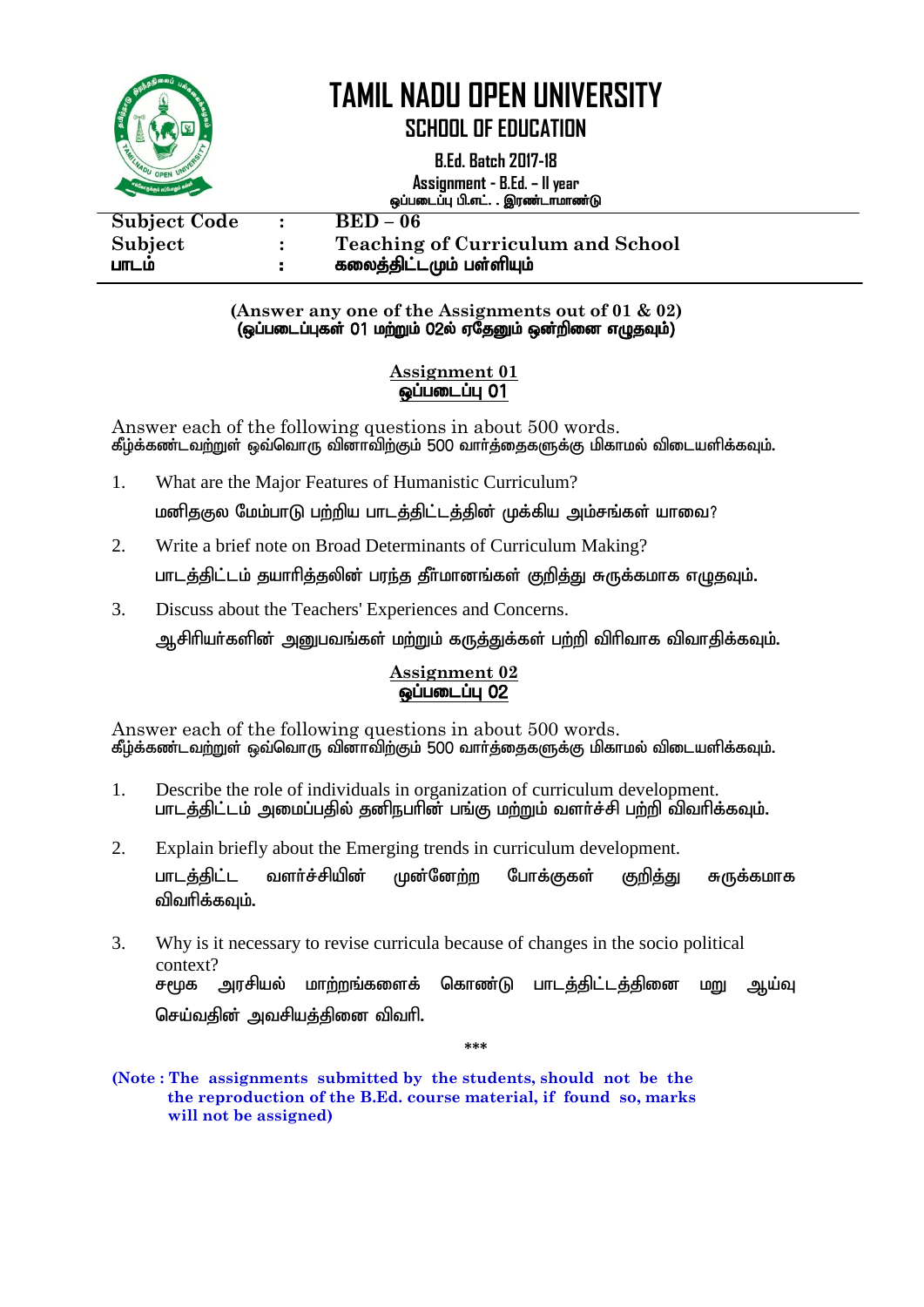

### **SCHOOL OF EDUCATION**

**B.Ed. Batch 2017-18**

**Assignment - B.Ed. – II year** <u>ஒப்படைப்பு பி.எட். . இரண்டாமாண்டு</u>

**Subject Code : BED – 07 Subject : Vision and Education in India: Concerns and Issues** பாடம் இந்தியக் கல்வி பாா்வை - தோற்றங்களும், விளைவுகளும்

#### **(Answer any one of the Assignments out of 01 & 02)**  $\overline{G}$ (ஒப்படைப்புகள் 01 மற்றும் 02ல் ஏதேனும் ஒன்றினை எழுதவும்)

#### **Assignment 01** ஒப்படைப்பு 01

Answer each of the following questions in about 500 words. கீழ்க்கண்டவற்றுள் ஒவ்வொரு வினாவிற்கும் 500 வார்த்தைகளுக்கு மிகாமல் விடையளிக்கவும்.

- 1. Explain the constitutional provision on education in India? இந்தியாவில் கல்விக்கு இந்திய அரசியல் சட்டம் வழங்கியுள்ள சட்ட உடன்பாடுகள் யாவை?
- 2. Discuss the Aurobindo thoughts in education. அாவிந்கரின் கல்விச் சிந்கனைகளை விவாகி.
- 3. How can the inequality in educational system be reduced? Ĭ கல்வியில் எவ்வாறு சமத்துவமின்மையை குறைக்கலாம்.

#### **Assignment 02** வப்படைப்ப 02

Answer each of the following questions in about 500 words. கீழ்க்கண்டவற்றுள் ஒவ்வொரு வினாவிற்கும் 500 வார்த்தைகளுக்கு மிகாமல் விடையளிக்கவும்.

1. Discuss the role of education commission of 1964-66 in the educational reforms

in India.

இந்தியக் கல்விக்குமுவால் (1964-66) இந்தியாவில் ஏற்பட்ட கல்வி சீர்திருத்தங்களை ஆய்வு செய்க.

- 2. Explain the importance of peace of education. சமாதானக் கல்வியின் அவசியக்கை விவரி.
- 3. Discuss the global environmental crises and the local environmental crises. புவி சுற்றுச்சூழல் நெருக்கடிகள், வட்டார சுற்றுச்சூழல் நெருக்கடிகள் பற்றி விவாதி.

**\*\*\***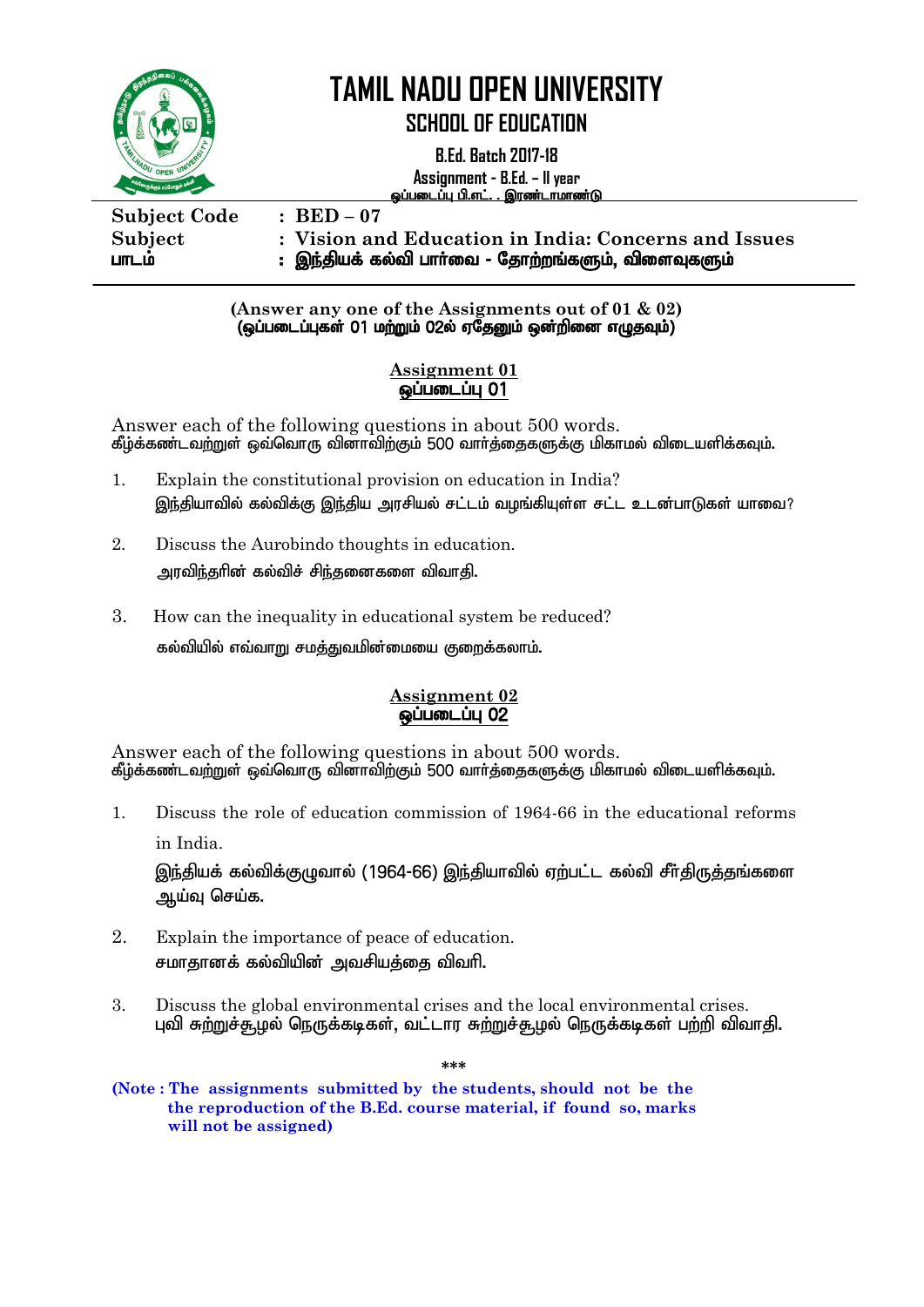

 **B.Ed. Batch 2017-18 Assignment - B.Ed. – II year** ஒப்படைப்பு பி.எட். இரண்டாமாண்டு

**Subject Code : BED – 04B Subject : Teaching of Social and Environmental Science – Part - II** பாடம் <del>:</del> சமூக மற்றும் சுற்றுச்சூழல் அறிவியல் - பகுதி - II

> **(Answer any one of the Assignments out of 01 & 02)**  $\overline{Q}$ (ஒப்படைப்புகள் 01 மற்றும் 02ல் ஏதேனும் ஒன்றினை எழுதவும்)

#### **Assignment 01**  <u>லப்படைப்ப</u> 01

Answer all of the following questions in about 500 words each. கீழ்க்கண்ட அனைத்து வினாக்களுக்கும் 500 வார்த்தைகளுக்கு மிகாமல் விடையளிக்கவும்.

- 1. Write an essay on Inclusion Education and Inclusive School. உள்ளடங்கிய கல்வி மற்றும் உள்ளடங்கிய பள்ளி பற்றி கட்டுரை வரைக.
- 2. What do you understand about the RCI Act 1992 (Rehabilitation Council of India Act 1992) ?

 $RCI$  - விதி 1992 பற்றி என்ன புரிந்து கொண்டாய்?

- 3. Define the followings with suitable reference:
	- a) Mental Illness,
	- b) Neuromuscular Disorder and
	- c) Leprosy
	- கீழே கொடுக்கப்பட்டவற்றை தகுந்த எடுத்துக்காட்டுடன் விவரி.
	- $a)$  மன $G$ நாய்
	- b) தசை நரம்பு பிறழ்ச்சி
	- $c)$  தொழுநோய்

#### **Assignment 02** ஒப்படைப்ப 02

Answer all of the following questions in about 500 words each. கீழ்க்கண்ட அனைத்து வினாக்களுக்கும் 500 வார்த்தைகளுக்கு மிகாமல் விடையளிக்கவும்.

- 1. How do you promote life skills among your students in school? உங்கள் பள்ளி குழந்தைகளுக்கு வாழ்க்கை கிறன் மேம்பட எவ்வகை பயிற்சி மேற்கொள்வீர்கள் $?$
- 2. Write briefly about TLM for special need children.

சிறப்பு தேவையுடைய குழந்தைகளுக்கான $TLM$  பற்றி விவரி.

- 3. Define the followings with suitable reference:
	- a) Teacher and Special Teacher
	- b) Teacher and Co-Teacher
	- c) Parent as Parent.
	- கீழே கொடுக்கப்பட்டவற்றை தகுந்த மேற்கோளுடன் விவரி.
	- அ) ஆசிரியர் மற்றும் சிறப்பு ஆசிரியர்
	- ஆ) ஆசிரியா் மற்றும் இணை ஆசிரியா்
	- இ) பெற்றோர் பெற்றோரே.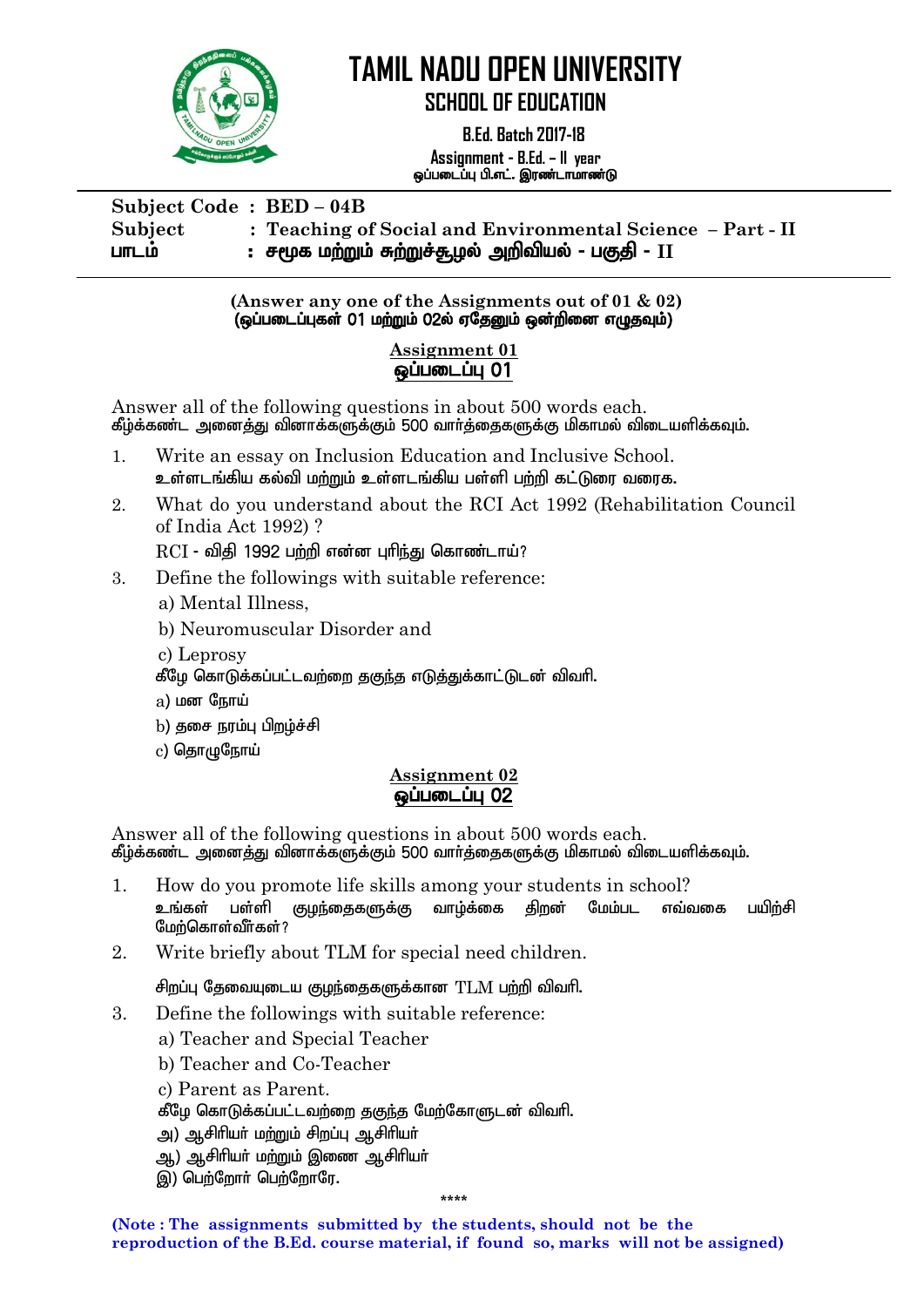

**SCHOOL OF EDUCATION**

**B.Ed. Batch 2017-18 Assignment - B.Ed. – II year** ஒப்படைப்பு பி.எட். இரண்டாமாண்டு

| <b>Subject Code</b> | $BED-05B$                                  |
|---------------------|--------------------------------------------|
| Subject             | <b>Assessment for Learning – Part - II</b> |
| பாடம                | கற்றலுக்காக அளவிடுதல் <i>–</i> பகுதி  -II  |

#### **(Answer any one Assignment out of 01 & 02)** (ஒப்படைப்புகள் 01 மற்றும் 02ல் ஏதேனும் ஒன்றினை எழுதவும்)

#### **Assignment 01** ஒப்படைப்பு 01

Answer each of the following questions in about 500 words.<br>கீழ்க்கண்டவற்றுள் ஒவ்வொரு வினாவிற்கும் 500 வார்த் கீழ்க்கண்டவற்றுள் ஒவ்வொரு வினாவிற்கும் 500 வார்க்கைகளுக்கு மிகாமல் விடையளிக்கவம்.

1. Discuss in detail about Normal distribution and its applications.

இயல்புப் பரவல் மற்றும் அதன் பயன்பாடுகள் குறித்து விரிவாக விவாதி.

2. Write a brief essay on Entrance Test and its influence on School System.

நுழைவுத்தேர்வு மற்றும் பள்ளி அமைப்பு மீதான அதன் தாக்கம் குறித்து சுருக்கமாக கட்டுரை எழுதுக.

3. Discuss the Memory-centric teaching and testing.

நினைவாற்றல் மைய கற்பித்தல் மற்றும் சோதித்தல் குறித்து விவாதி.

#### **Assignment 02 ஒப்படைப்பு 02**

Answer each of the following questions in about 500 words.<br>கீழ்க்கண்டவற்றுள் ஒவ்வொரு வினாவிற்கும் 500 வார்த்தைகளுக்கு ஒவ்வொரு வினாவிற்கும் 500 வாா்த்தைகளுக்கு மிகாமல் விடையளிக்கவும்.

- 1. What are the examination reforms made in India based on Kothari Commission? கோத்தாரி கல்விக்குழுவின் அடிப்படையில் இந்தியாவில் ஏற்பட்டுள்ள தேர்வு மாற்றங்கள் யாவை?
- 2. Write a brief essay on National Curriculum Framework (2005).

தேசிய கலைத்திட்ட கட்டமைப்பு (2005) குறித்து சுருக்கமாக கட்டுரை எழுதுக.

3. Discuss about Alternative mode of Certification.

ாற்றுலழகச் ான்மரித்தல் குமித்து லிலாதி.

**\*\*\***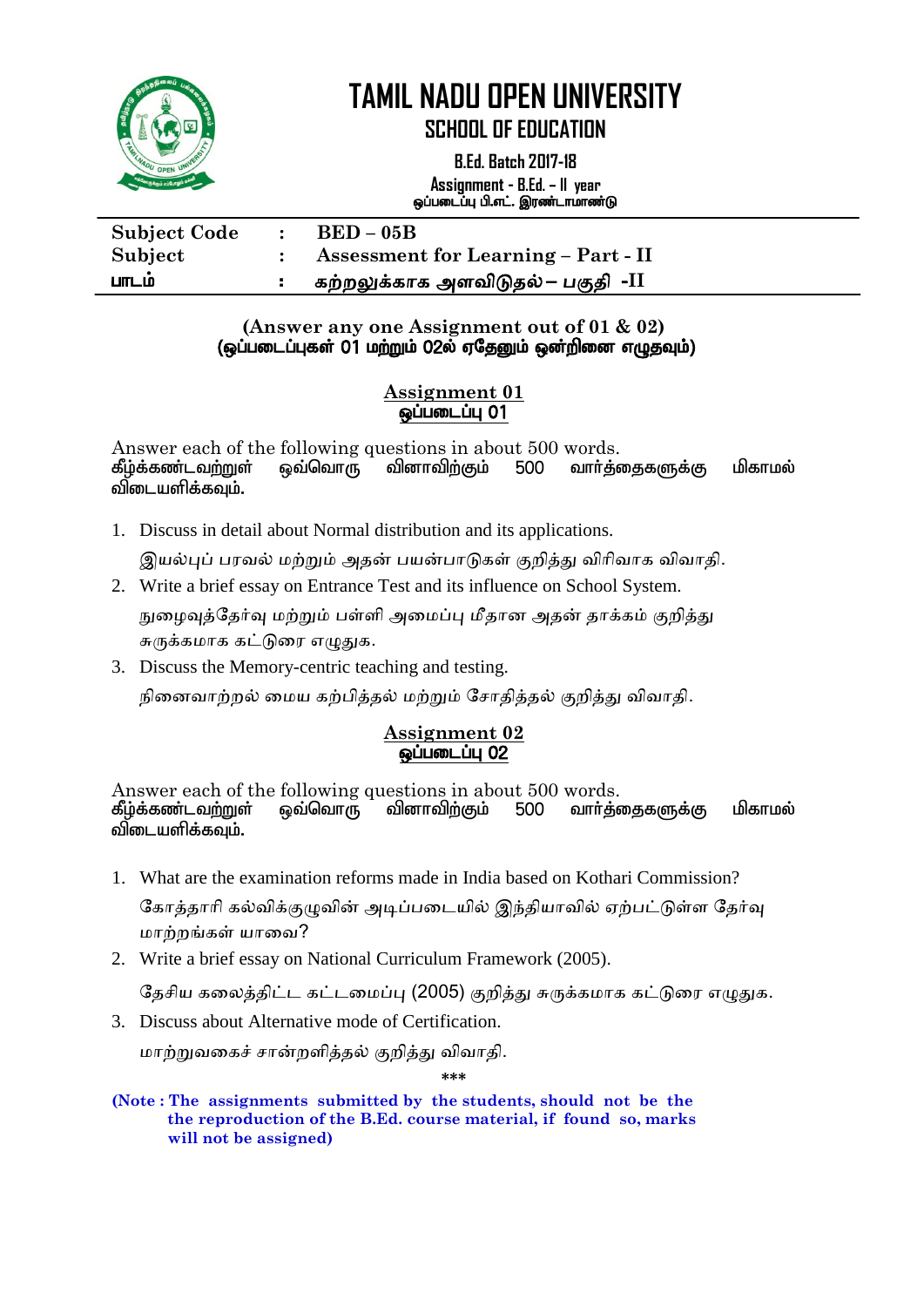

#### தமிழ்நாடு திறந்தநிலைப் பல்கலைக் கழகம்

**B.Ed. Batch 2017-18 Assignment - B.Ed. – II year** ஒப்படைப்பு பி.எட். இரண்டாமாண்டு

 $\mu$  **ELD** – 11B **CO**  $\mu$  **BED** – 11B ghlk; : jkpo; fw;gpj;jy; - gFjp - 2

#### $\overline{a}$ (ஒப்படைப்புகள் 01 மற்றும் 02ல் ஏதேனும் ஒன்றினை எழுதவும்)

#### $\omega$ ப்படைப்பு $01$

#### கீழ்க்கண்டவற்றுள் ஒவ்வொரு வினாவிற்கும் 500 வார்த்தைகளுக்கு மிகாமல் விடையளிக்கவும்.

 $1.$  தொற்பொழிவு முறை மற்றும் வினா விடை முறையை விளக்குக.

- $2.$  செம்மொழிகள் எனப்படுவது யாது?
- $3.$  காட்சிக் கருவிகளின் பயன்பாடு குறித்து எழுதுக?

#### ஒப்படைப்பு 02

கீழ்க்கண்டவற்றுள் ஒவ்வொரு வினாவிற்கும் 500 வார்த்தைகளுக்கு மிகாமல் விடையளிக்கவும்.

- $1.$  மிண் அரங்கக்கின் வகைகள் யாவை?
- $2.$  மொழிப் பாடத்தின் சிறப்புக் கூறுகள் மற்றும் கற்பித்தலின் நோக்கங்களைக் கூறுக?
- $3.$   $\,$ ൈ ഡൈന് മല് മന്സ്വ് വിൽ ക്ഷന് മെന്സ് പെർബ്  $?$

**\*\*\*\*\***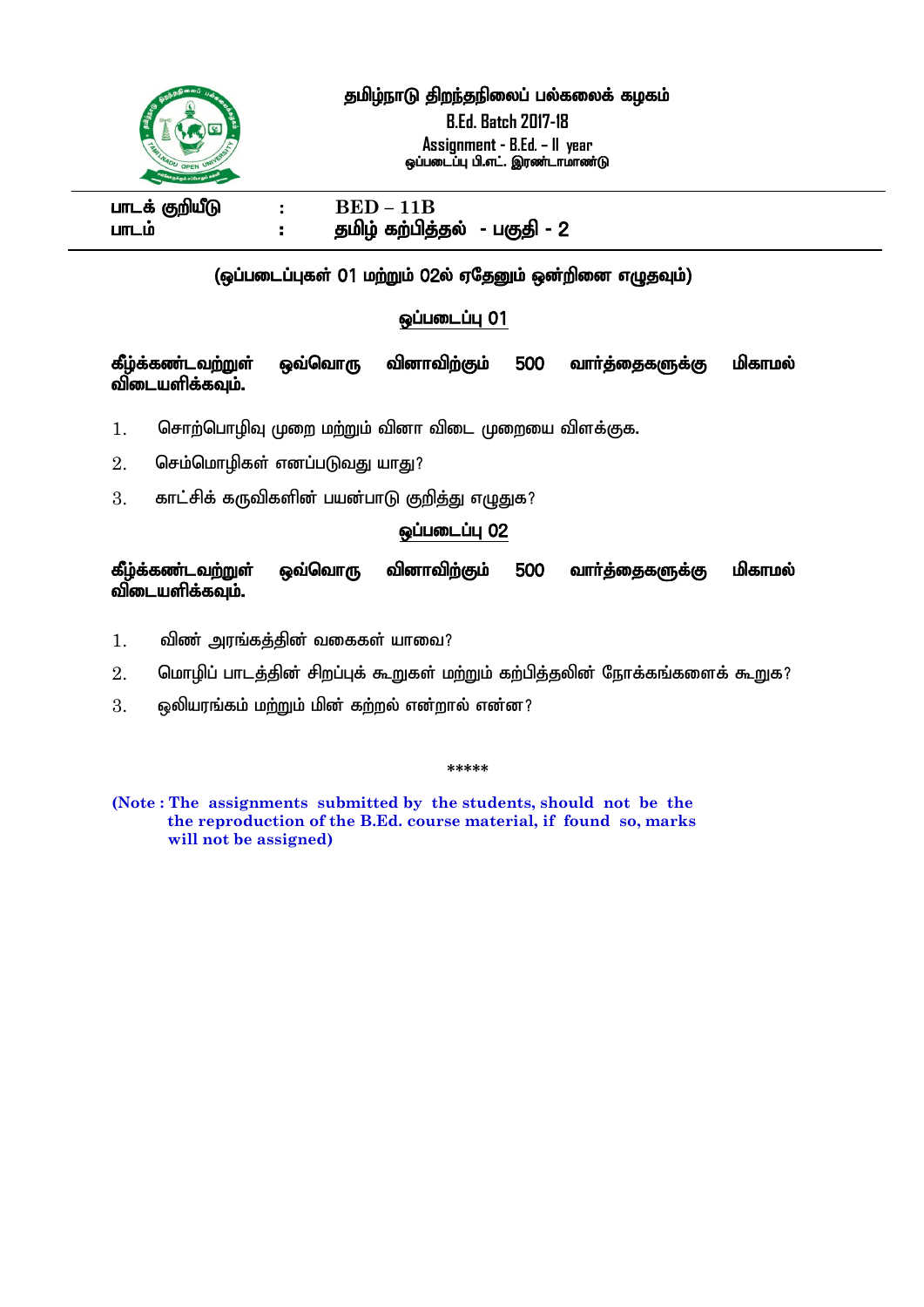### தமிழ்நாடு திறந்தநிலைப் பல்கலைக் கழகம்

**B.Ed. Batch 2017-18 Assignment - B.Ed. – II year** ஒப்படைப்பு பி.எட். இரண்டாமாண்டு



 $I = E$  **BED** – 12B ghlk; : rpwg;Gj; jkpo; fw;gpj;jy; - gFjp - 2

> ı (ஒப்படைப்புகள் 01 மற்றும் 02ல் ஏதேனும் ஒன்றினை எழுதவும்)

#### **ஒப்படைப்பு 01**

கீழ்க்கண்டவற்றுள் ஒவ்வொரு வினாவிற்கும் 500 வார்த்தைகளுக்கு மிகாமல் விடையளிக்கவும்.

- $1.$  இலக்கிய வகைகள் யாவை?
- $2.$  புதுக்கவிதை முன்னோடியான எஸ்ராபவுண்ட் மற்றும் டின்டரின் கோட்பாட்டினை விவரி?
- $3.$  വധത്ത இலக்கியத்தின் சிறப்பினை விளக்குக?

#### **ஒப்படைப்பு 02**

கீழ்க்கண்டவற்றுள் ஒவ்வொரு வினாவிற்கும் 500 வார்த்தைகளுக்கு மிகாமல் விடையளிக்கவும்.

- $1.$  படைப்பாற்றல் வடிவங்கள் விவரி?
- 2. மொழி பெயர்ப்பின் பயன்களைக் கூறுக?
- $3.$  முருகியல் விழுமம் மற்றும் அறிவியல் விழுமங்களை விளக்குக?

**\*\*\*\*\***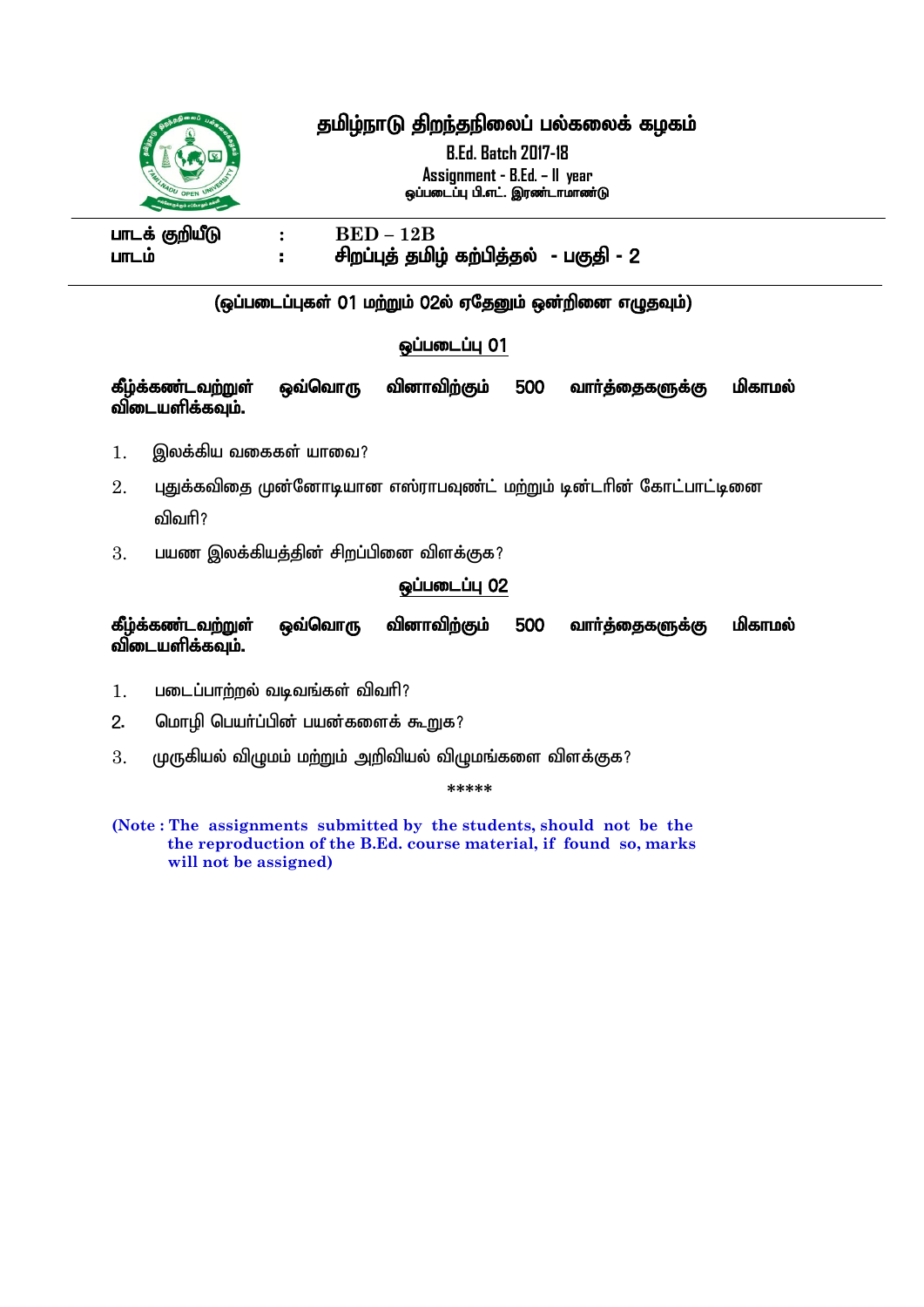

**SCHOOL OF EDUCATION**

**B.Ed. Batch 2017-18 Assignment - B.Ed. – II year** ஒப்படைப்பு பி.எட். . இரண்டாமாண்டு i<br>I

**Subject Code : BED – 13B Subject : Teaching of English – Part - II**

#### **(Answer any one of the Assignments out of 01 & 02)**

#### **Assignment 01**

Answer each of the following questions in about 500 words.

- 1. Bring out the various methods of teaching English.
- 2. Teaching English as a skill subject rather than knowledge subject Discuss.
- 3. Explain Computer Assisted Language learning. Ĭ

#### **Assignment 02**

Answer each of the following questions in about 500 words.

- 1. Explain the elements of English phonetics.
- 2. Examine the qualities of a good English textbook.
- 3. Identify the importance of English for occupational purpose.

**\*\*\***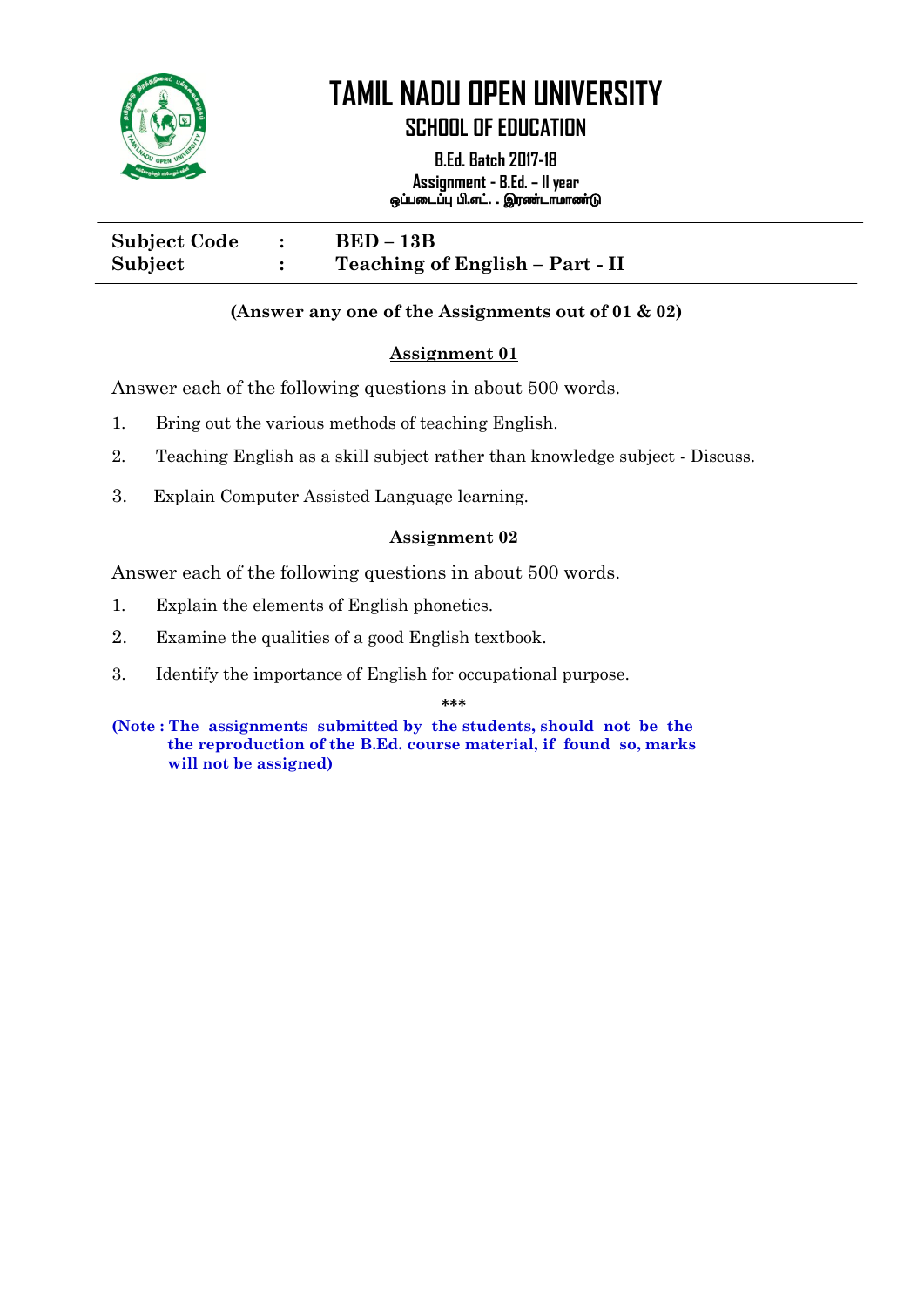

**B.Ed. Batch 2017-18 Assignment - B.Ed. – II year** ஒப்படைப்பு பி.எட். . இரண்டாமாண்டு

| <b>Subject Code</b> | $BED-14B$                               |
|---------------------|-----------------------------------------|
| Subject             | Teaching of Special English - Part - II |

#### **(Answer any one of the Assignments out of 01 & 02)**

#### **Assignment 01**

Answer each of the following questions in about 500 words.

- 1. Analyse the recent trends in teaching English.
- 2. How does an English teacher organise pair work in the classroom?
- 3. Find out any 10 online technology resources for teaching and learning. Ĭ

#### **Assignment 02**

Answer each of the following questions in about 500 words.

- 1. Illustrate the production of speed mechanism.
- 2. How is reference material useful for teaching and learning English?
- 3. Explain instructional objectives in teaching English at the secondary level.

**\*\*\***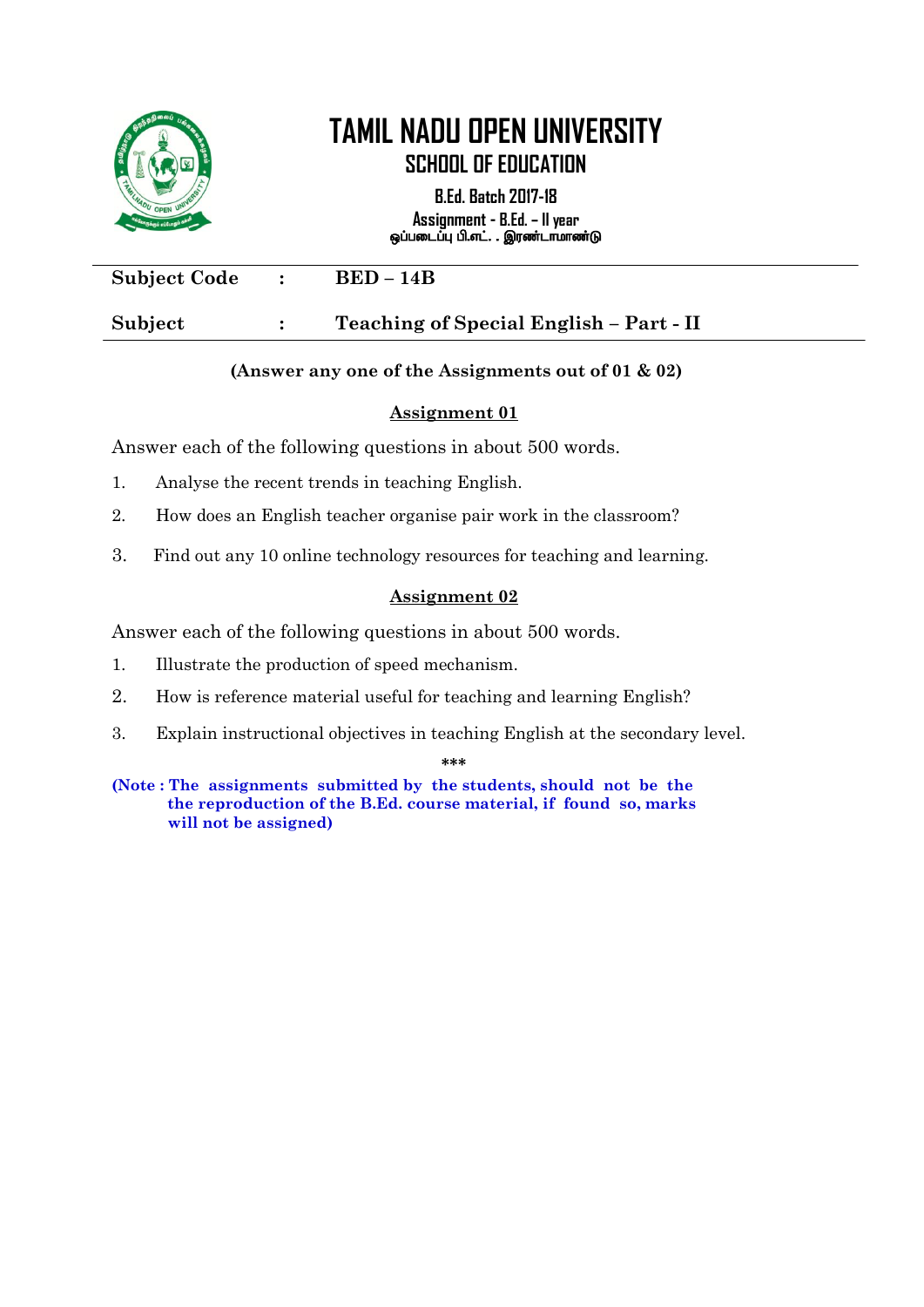

**SCHOOL OF EDUCATION**

**B.Ed. Batch 2017-18 Assignment - B.Ed. – II year** ஒப்படைப்பு பி.எட். . இரண்டாமாண்டு

**Subject Code : BED – 15B** 

**Subject : Teaching of Mathematics – Part-II** ghlk; : fzpjtpay; fw;gpj;jy; - gFjp-**II**

> **(Answer any one Assignment out of 01 & 02)** (ஒப்படைப்புகள் 01 மற்றும் 02ல் ஏதேனும் ஒன்றினை எழுதவும்)

#### **Assignment 01 ஒப்படைப்பு 01**

Answer each of the following questions in about 500 words.

கீழ்க்கண்டவற்றுள் ஒவ்வொரு வினாவிற்கும் 500 வார்த்தைகளுக்கு மிகாமல் விடையளிக்கவும்.

- 1. Analyse the impact of Computer training for the in-service teachers. பணியிலுள்ள ஆசிரியர்களுக்கு வழங்கப்படும் கணினி பயிற்சியின் விளைவுகளை ஆராய்க.
- 2. How do the following facilitate the process of learning?
	- 1. Computer
	- 2. Teleconferencing
	- 3. Multi-media package.

கீமே கொடுக்கப்பட்டுள்ள கற்றல் கொமில்நுட்பம் எவ்வாறு கற்றல் நிலையின் முன்னேற்றத்திற்கு உதவுகின்<u>றத</u>ு.

- அ. கணினி
- அ. தொலைத் தொடர்பு உரையாடல்
- இ. பல்லாடகக் கொகுப்பு
- 3. Collect the information about the learning difficulties of any 10 academically backward students in your teaching subject. Prepare a report with suggestive remedies.

நீங்கள் கற்பிக்கும் பாடத்தில் கற்றலில் பின்தங்கிய ஏதேனும் 10 மாணவர்களின் கற்றலில் எதிர்கொள்ளும் சிரமங்கள் பற்றிய முழு தகவல்களை சேகரிக்கவும். அவர்களின் கற்றலை  $\frac{1}{2}$ மேம்படுக்குவதற்கான பரிந்துரைகளை அறிக்கையாக வழங்குக.

#### **Assignment 02 ஒப்படைப்பு 02**

Answer each of the following questions in about 500 words.

கீழ்க்கண்டவற்றுள் ஒவ்வொரு வினாவிற்கும் 500 வார்த்தைகளுக்கு மிகாமல் விடையளிக்கவும்.

1. Discuss with suitable examples the inductive and deductive methods of teaching mathematics.

கணிதம் கற்பித்தலில் விதி வரு மற்றும் விதிவிளக்க முறைகளை த<u>குந்</u>த உதாரணங்களுடன் விவாதிக்க.

2. "Class Attentiveness is important for student's learning". Illustrate with examples.

"கற்றலில் மாணவரின் கவனம் முக்கியமானது" - எனும் கருத்தை தகு<u>ந்</u>த எடுத்துக்காட்டுகளுடன் விளக்குக.

3. Explain the characteristics of slow learner. How will you organise enrichment programme for them?

மிதமாக கற்கும் மாணவர்களின் பண்புகளை விளக்குக. அவர்களுக்கான மேம்பாட்டு திட்டங்களை எவ்வாறு அமைப்பீர்கள்?

**\*\*\***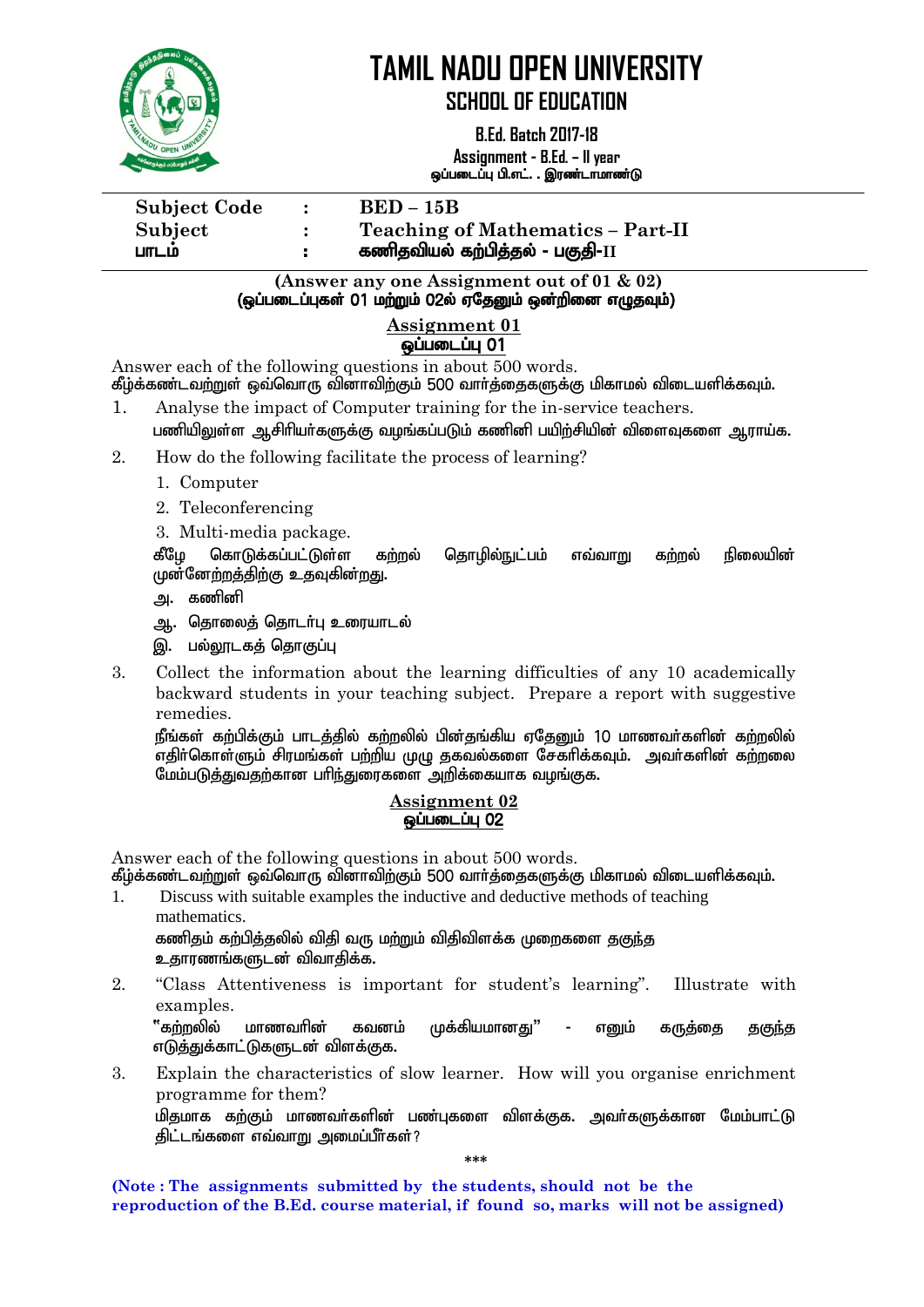

 **B.Ed. Batch 2017-18 Assignment - B.Ed. – II year** ஒப்படைப்பு பி.எட். இரண்டாமாண்டு

| <b>Subject Code</b> | $\bullet$ | $BED-16B$                       |
|---------------------|-----------|---------------------------------|
| Subject             |           | Teaching of Science - Part - II |
| பாடம                |           | அறிவியல் கற்பித்தல்             |

**(Answer any one of the Assignments out of 01 & 02)** (ஒப்படைப்புகள் 01 மற்றும் 02ல் ஏதேனும் ஒன்றினை எழுதவும்)

#### **Assignment-01**  $\ddot{\bm{\omega}}$ ப்படைப்ப-01

#### **Answer all of the following questions in about 500 words each.** கீழ்க்கண்ட அனைத்து வினாக்களுக்கும் 500 வாா்த்தைகளுக்கு மிகாமல் விடையளிக்கவும்.

- 1. Explain in detail about the Various Techniques of Teaching Science. <u>அ</u>றிவியல் கற்பிக்கலின் பல்வோு நுட்பங்களை பற்றி விவாமாக விளக்குக.
- 2. Describe use of ICT in diagnostic testing and remedial teaching. குறையரிச் சோதனை மற்றும் குறைகீர் கற்பிக்கலில் ககவல் கொடர்பு தொழில்நுட்பத்தின் பயன்களை விவரிக்க.
- 3. Differentiate Projected Aids and Non Projected Aids படம் வீம்த்தும் கருவிகள் மற்றும் வீம்த்தாக் கருவிகளை வேறுபடுத்துக.

#### **Assignment-02**  $Q$

#### **Answer all of the following questions in about 500 words each.** கீழ்க்கண்ட அனைத்து வினாக்களுக்கும் 500 வார்த்தைகளுக்கு மிகாமல் விடையளிக்கவும்.

- 1. List out the Qualities of a Good Textbook. டைந சிறந்த பாடநூலின் பண்புகளைப் பட்டியலிடுக.
- 2. Describe the Modern Concept of Curriculum கலைத்திட்டத்தின் நவீன கருத்தை விவரிக்க.
- 3. What are the advantages and disadvantages of Web Based Learning? இணையவழி கற்பித்தலின் நன்மைகள் மற்றும் தீமைகள் யாவை?

**(Note : The assignments submitted by the students, should not be the reproduction of the B.Ed. course material, if found so, marks will not be assigned)**

**\*\*\*\***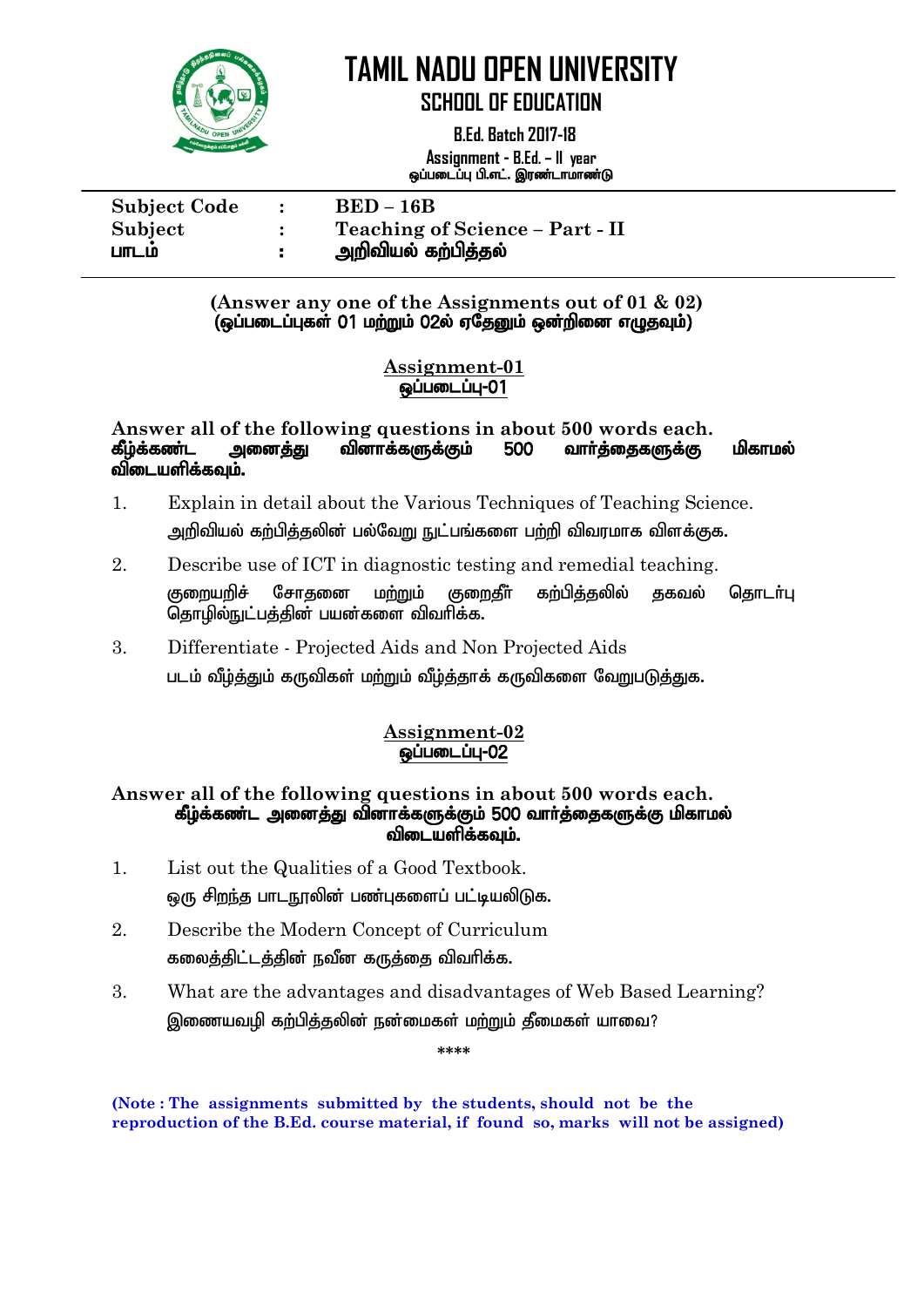

 **B.Ed. Batch 2017-18 Assignment - B.Ed. – II year** ஒப்படைப்பு பி.எட். இரண்டாமாண்டு

| <b>Subject Code</b> | $\mathbb{R}^n$ | $BED-17B$                         |
|---------------------|----------------|-----------------------------------|
| Subject             |                | <b>Teaching of Social Science</b> |
| பாடம                | ÷.             | சமுக அறிவியல் கற்பித்தல்          |

**(Answer any one of the Assignments out of 01 & 02)**  $\overline{Q}$ (ஒப்படைப்புகள் 01 மற்றும் 02ல் ஏதேனும் ஒன்றினை எழுதவும்)

#### **Assignment 01 <u>@ப்படைப்பு</u> 01**

#### **Answer all of the following questions in about 500 words each.** கீழ்க்கண்ட அனைத்து வினாக்களுக்கும் 500 வார்த்தைகளுக்கு மிகாமல் விடையளிக்கவும்.

- 1. Define the Textbook. What is the need for content analysis in the preparation of Textbook? பாடநால் என்பகை வரையுறு. பாடநால் சுயாரிப்பின்போகு கருப்பொருள் பகுப்பாய்வ செய்வகன் கேவை என்ன என்பகை கருக.
- 2. Explain the purpose of writing assignments in Teaching Social Science. சமுக அறிவியல் கற்பித்தலில் ஒப்படைப்புகள் எழுதுவதன் நோக்கம் குறித்து விளக்கு.
- 3. ICT applications Explain. List out the use of ICT applications at School level.

குகவல் தொடர்பு தொழில்நுட்ப பயன்பாடுகள் பற்றி விளக்குக. பள்ளி அளவில் குகவல் ் தொடர்பு தொழில்நுட்ப பயன்பாட்டின் உபயோகக்கை பட்டியலிட்டு காட்டுக.

#### **Assignment 02**  ஒப்படைப்பு 02

#### **Answer all of the following questions in about 500 words each.** கீழ்க்கண்ட அனைத்து வினாக்களுக்கும் 500 வார்த்தைகளுக்கு மிகாமல் விடையளிக்கவும்.

- 1. Mention about the meaning of Learning Resources. Bring out the importance of technology based teaching in Social Sciences. கர்றல் வளங்கள் என்பகன் பொருள் பற்றி குறிப்பிடுக. சமுக அறிவியலில் கொமில்நுட்பம் சார்ந்த கற்பித்தலின் முக்கியத்துவத்தை வெளிக் கொணர்க.
- 2. Write a note on "Curriculum Designing". Discuss the different method and approaches of Curriculum construction. ்கலை கிட்டம் வடிவமைக்கல் ஒரு சிறு குறிப்பு வரைக. கலைகிட்டம் உருவாக்கலுக்கான பல்வேறு முறைகள் மற்றும் அனுகுமுறைகள் பற்றி விவாதிக்கவும்.
- 3. Define the term E-Learning. Explain the important features Values, benefits of E-Learning in Teaching Learning process. மின்னியியல் கற்றல் என்பகை வரையுறு, கற்பிக்கல் கற்றல் செயல்பாடுகளில் மின்னியியல் கற்றலின் சிறப்பியல்புகளையும் பயன்கள் மற்றும் மதிப்புகள் பற்றியும் விளக்குக.

\*\*\*\*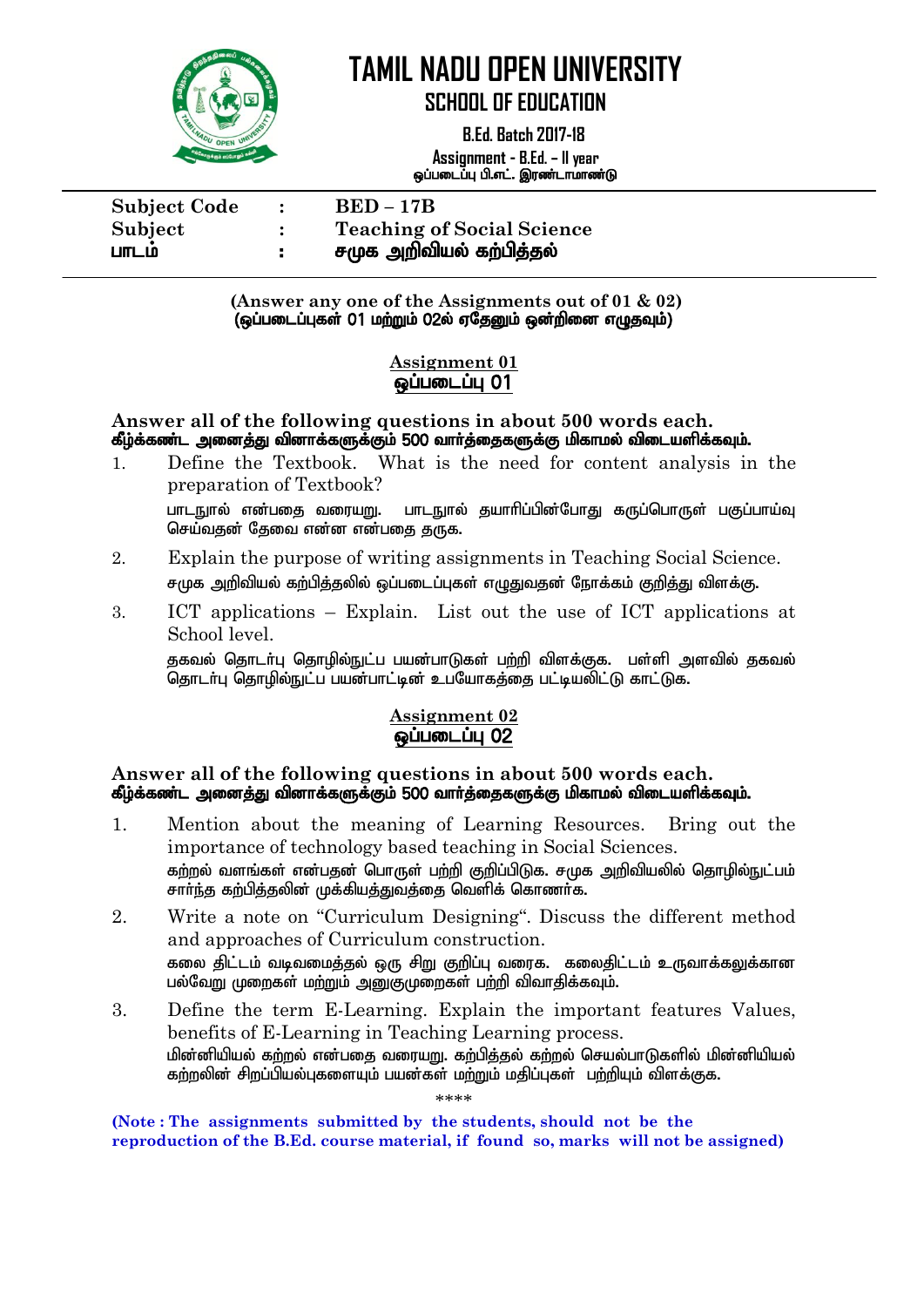

 **B.Ed. Batch 2017-18 Assignment - B.Ed. – II year** ஒப்படைப்பு பி.எட். இரண்டாமாண்டு

| <b>Subject Code</b> | $\mathbb{R}^2$ | $BED - 18B$                             |
|---------------------|----------------|-----------------------------------------|
| Subject             |                | Teaching of Computer Science - Part - I |
| பாடம                |                | கணினி அறிவியல் கற்பித்தல் - பகுதி - ।   |

**(Answer any one of the Assignments out of 01 & 02)**  $\overline{Q}$ (ஒப்படைப்புகள் 01 மற்றும் 02ல் ஏதேனும் ஒன்றினை எழுதவும்)

#### **Assignment 01**  ஒப்படைப்பு 01

Answer all of the following questions in about 500 words each. கீழ்க்கண்ட அனைத்து வினாக்களுக்கும் 500 வார்த்தைகளுக்கு மிகாமல் விடையளிக்கவும்.

- 1. Explain the methods of Teaching Computer Science? கணினி அறிவியல் கற்பித்தல் முறைகளை விளக்குக.
- 2. How to analysis the content in a Computer Science text book in higher secondary level? மேனிலைக் கல்வி நிலையில் கணினி அரிவியியல் பக்ககக்கின் உள்ளடக்கக்கை எப்படி பகுப்பாய்வு செய்வது?
- 3. Explain audio-visual aids and their clarifications? காட்சி-கேள்வி கருவிகளை வகைப்படுத்தி விளக்குக.

#### **Assignment 02**  ஒப்படைப்பு 02

Answer all of the following questions in about 500 words each. கீழ்க்கண்ட அனைத்து வினாக்களுக்கும் 500 வார்த்தைகளுக்கு மிகாமல் விடையளிக்கவும்.

- 1. Explain the modern trends in Computer Science curriculum? கணினி அறிவியல் பாடக்கிட்டக்கின் நவீன போக்குகளை விளக்குக.
- 2. Explain the latest trends in ICT?  $\text{ICT}$  - யின் நவீன போக்குகளை விளக்குக.
- 3. Explain the need and importance of a Computer Science laboratory, the laboratory techniques and the maintenance of registers. கணினி அறிவியல் ஆய்வகத்தின் தேவை, முக்கியத்துவம், ஆய்வக நுட்பங்களை மற்றும் பதிவுகளின் பராமரிப்பு விளக்குக?

\*\*\*\*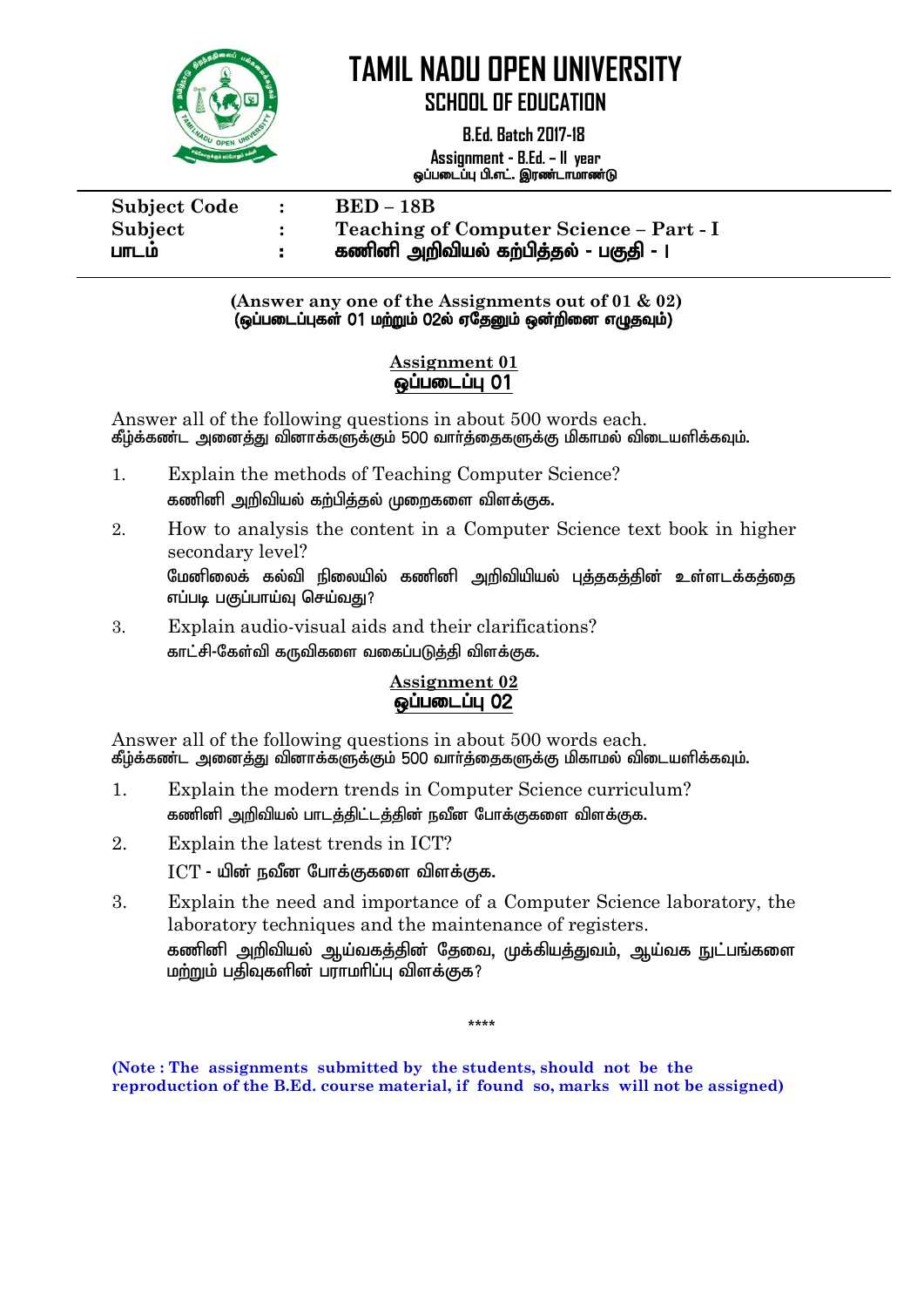

 **B.Ed. Batch 2017-18 Assignment - B.Ed. – II year** ஒப்படைப்பு பி.எட். இரண்டாமாண்டு

| <b>Subject Code</b> | $\therefore$ BED – 19B                                                         |
|---------------------|--------------------------------------------------------------------------------|
| Subject             | : Teaching of Commerce and Accountancy - Part - II                             |
| பாடம                | : வணிகவியல் மற்றும் கணக்குப்பதிவியல் கற்பித்தல் - பகுதி - $\scriptstyle\rm II$ |

**(Answer any one of the Assignments out of 01 & 02)**  $\overline{Q}$ (ஒப்படைப்புகள் 01 மற்றும் 02ல் ஏதேனும் ஒன்றினை எழுதவும்)

#### **Assignment 01 ஒப்படைப்பு 01**

Answer all of the following questions in about 500 words each. கீழ்க்கண்ட அனைத்து வினாக்களுக்கும் 500 வார்த்தைகளுக்கு மிகாமல் விடையளிக்கவும்.

1. Explain the different approaches of Teaching Commerce and Accountancy?

வுணிகவியல் மற்றும் கணக்குப்பதிவியல் கற்பித்தலின் வெவ்வேறு அணுகு முறைகளை விளக்குக.

2. How to analysis the content in a Commerce and Accountancy textbook in higher secondary level?

மேனிலைக் கல்வி நிலையில் வணிகவியல் மற்றும் கணக்குப்பதிவியல் புத்தகத்தின் உள்ளடக்கக்கை எப்படி பகுப்பாய்வு செய்வகு?

3. Explain the activities enriching Commerce and Accountancy learning in higher secondary level?

மேனிலைக் கல்வியில் கணக்குப்பதிவியல் மற்றும் வணிகவியல் கற்றலை மெருகேற்றும் செயல்களை விளக்குக.

#### **Assignment 02 லப்படைப்பு 02**

Answer all of the following questions in about 500 words each. கீழ்க்கண்ட அனைத்து வினாக்களுக்கும் 500 வார்த்தைகளுக்கு மிகாமல் விடையளிக்கவும்.

1. Explain the different types of curriculum construction and the principles of designing the curriculum.

பாடக்கிட்டம் வடிவமைப்பகில் பல்வோ வகைகளையம் கொள்கைகளையம் விவரி.

- 2. Explain the recent trends in Teaching Commerce and Accountancy? கணக்குப்பதிவியல் மற்றும் வணிகவியல் கற்பித்தலின் நவீன போக்குகளை விளக்குக.
- 3. Explain individualised instruction and programmed instruction, and write the merits and demerits.

தனியாள் கற்பித்தல், மற்றும் திட்டமிட்ட கற்பித்தல் முறைகளை விளக்கி அவற்றின் நிறை குறைகளை எழுதுக.

\*\*\*\*